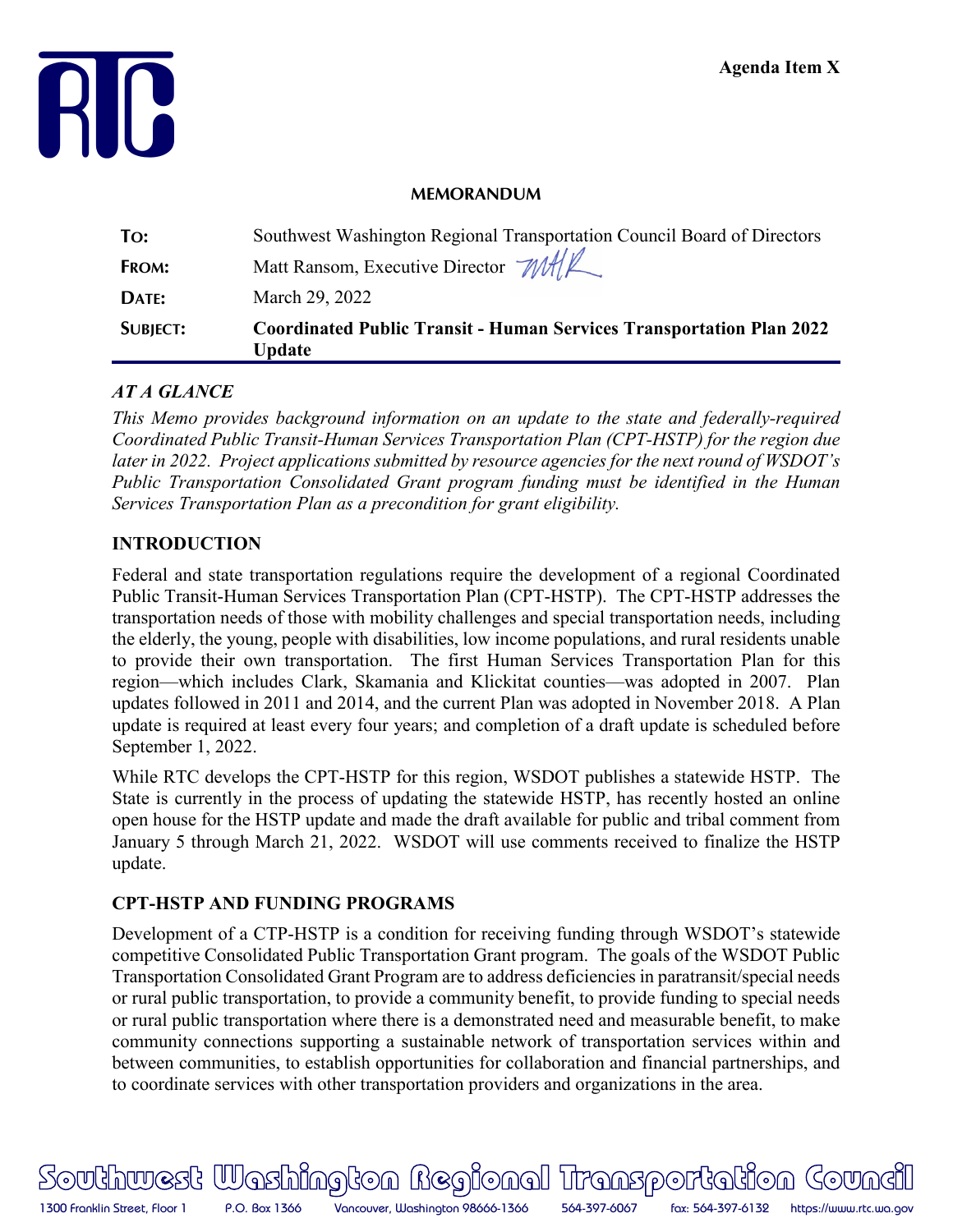WSDOT created a consolidated grant application process in 2003 to combine the applications for state and federal public transportation grants. Applicants for WSDOT's public transportation grant program are required to participate in the CPT-HSTP planning process with their local Regional Transportation Planning Organization (RTPO). Through the consolidated program, WSDOT distributes a variety of state and federal grants to support public transportation programs. These programs are Federal Transit Administration 5310 (Enhanced Mobility of Seniors and Individuals with Disabilities), FTA 5311 (Formula Grants for Rural Areas), and FTA 5339(a) (Grants for Buses and Bus Facilities Formula Program), as well as State Rural Mobility Grants and State Paratransit/Special Needs program funds. Most recently, \$79 million was made available through the statewide Consolidated program for 147 projects statewide; \$44 million for 57 continuing fouryear projects awarded in the 2019-2021 cycle, and \$35 million for 90 new projects in the 2021- 2023 cycle.

# **CONSOLIDATED PROGRAM and FTA 5310: CURRENT FUNDING RECIPIENTS IN RTC REGION**

Current Consolidated Public Transportation Grant program recipients in the RTC region include Community in Motion (formerly the Human Services Council), Skamania Senior Services, Mt. Adams Transportation Service (Klickitat County Senior Services), and Mid-Columbia Economic Development District. C-TRAN is a designated recipient of a direct allocation of FTA 5310 funds to the region. The 5310 program has helped to fund C-TRAN's Travel Trainer and Ambassador programs, as well as subrecipient programs for Community in Motion's projects: Mobility Management, Reserve-a-Ride and Volunteer Driver Project-Volunteers in Motion. This region is currently receiving over \$3.4 million to fund projects awarded in the 2019-2021 and 2021-2023 Consolidated Grant funding cycles. In addition, about \$373,500 per year comes to C-TRAN from FTA's Section 5310 program.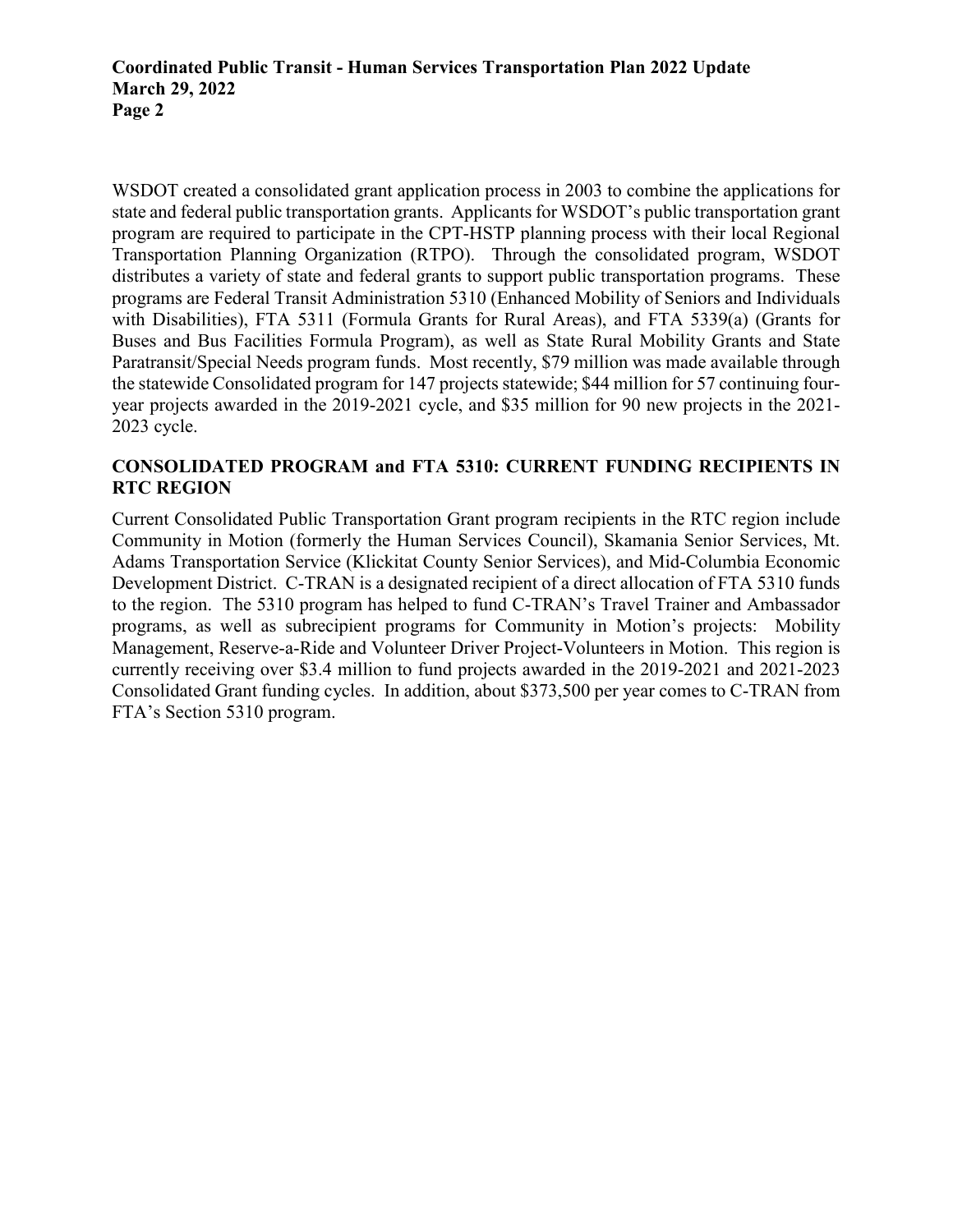# **CPT-HSTP: OUTLINE**

Washington State Department of Transportation provides guidance on elements that must be covered in developing the Human Services Transportation Plan to meet state and federal requirements. The latest Coordinated Public Transit - Human Services Transportation Plan Guidebook was published by WSDOT in July 2021. The required HSTP elements are described in the following table:

| <b>Elements in a CPT-HSTP</b> |                                                                                                                                                                                                                           |  |
|-------------------------------|---------------------------------------------------------------------------------------------------------------------------------------------------------------------------------------------------------------------------|--|
| <b>Elements</b>               | <b>Description</b>                                                                                                                                                                                                        |  |
| Element 1                     | <b>Contact Information</b>                                                                                                                                                                                                |  |
| Element 2                     | <b>Title VI and ADA Statements</b>                                                                                                                                                                                        |  |
| Element 3                     | Conducting and Documenting Community Outreach:                                                                                                                                                                            |  |
|                               | WSDOT places heavy emphasis on reaching out to stakeholders during the Plan<br>development process to determine transportation needs and gaps in service.                                                                 |  |
| Element 4                     | <b>Regional Context:</b>                                                                                                                                                                                                  |  |
|                               | Include maps and demographic data to describe the region.                                                                                                                                                                 |  |
| Element 5                     | <b>Assessment of Transportation Services:</b>                                                                                                                                                                             |  |
|                               | Describe existing transportation services and resources, current mobility projects in<br>the region, emergency management planning, transportation gaps, and unmet<br>needs for people with special transportation needs. |  |
| Element 6                     | COVID-19:                                                                                                                                                                                                                 |  |
|                               | Describe lasting changes due to the COVID-19 pandemic anticipated in the region.                                                                                                                                          |  |
| Element 7                     | Strategies and Activities Identified to Address Gaps:                                                                                                                                                                     |  |
|                               | Describe strategies and/or activities identified through the planning process.                                                                                                                                            |  |
| Element 8                     | Regional Priorities for Implementation:                                                                                                                                                                                   |  |
|                               | Describe the process and criteria to prioritize projects.                                                                                                                                                                 |  |
| Optional                      | <b>Ongoing Coordination:</b>                                                                                                                                                                                              |  |
|                               | Describe ongoing coordination efforts between social service providers and<br>transportation providers for 2022-2026.                                                                                                     |  |